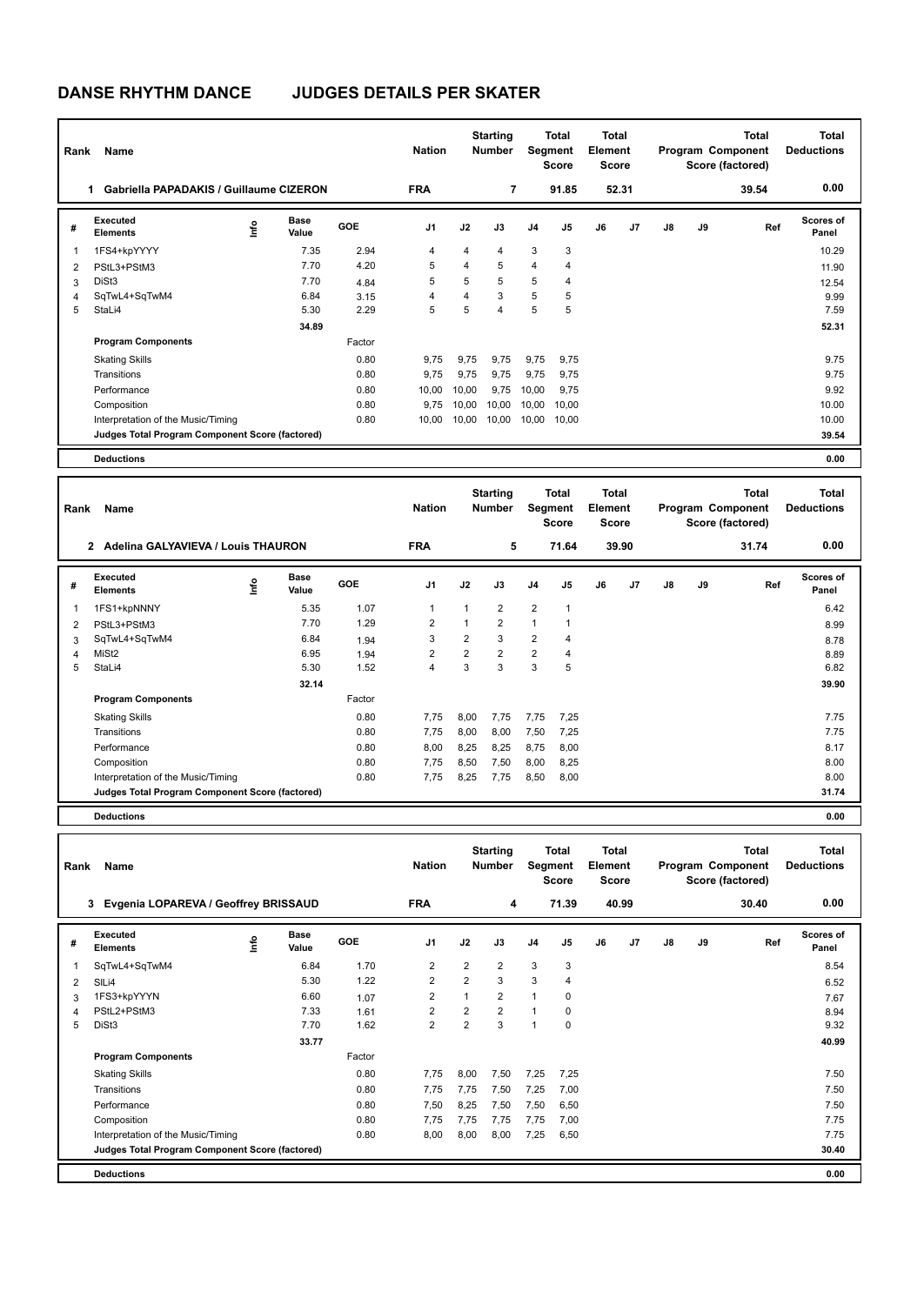## **DANSE RHYTHM DANCE JUDGES DETAILS PER SKATER**

| Rank | Name                                            |      |                      |        | <b>Nation</b>  |                | <b>Starting</b><br><b>Number</b> | <b>Segment</b> | <b>Total</b><br><b>Score</b> | Total<br>Element<br><b>Score</b> |       |    |    | Total<br>Program Component<br>Score (factored) | Total<br><b>Deductions</b> |
|------|-------------------------------------------------|------|----------------------|--------|----------------|----------------|----------------------------------|----------------|------------------------------|----------------------------------|-------|----|----|------------------------------------------------|----------------------------|
|      | Marie Jade LAURIAULT / Romain LE GAC<br>4       |      |                      |        | <b>FRA</b>     |                | 6                                |                | 70.61                        |                                  | 37.75 |    |    | 32.86                                          | 0.00                       |
| #    | <b>Executed</b><br><b>Elements</b>              | lnfo | <b>Base</b><br>Value | GOE    | J <sub>1</sub> | J2             | J3                               | J <sub>4</sub> | J5                           | J6                               | J7    | J8 | J9 | Ref                                            | Scores of<br>Panel         |
| 1    | MiSt3                                           |      | 7.70                 | 2.26   | 3              | $\overline{2}$ | $\overline{2}$                   | 3              | $\overline{2}$               |                                  |       |    |    |                                                | 9.96                       |
| 2    | SqTwL3+SqTwM4                                   |      | 6.47                 | 1.21   | 2              | $\overline{2}$ | $\overline{1}$                   | $\overline{1}$ | $\overline{2}$               |                                  |       |    |    |                                                | 7.68                       |
| 3    | 1FSB+kpNNNN                                     |      | 4.00                 | 1.00   | $\overline{2}$ | $\overline{2}$ | 1                                | $\overline{2}$ | 1                            |                                  |       |    |    |                                                | 5.00                       |
| 4    | PStL2+PStM3                                     |      | 7.33                 | 0.65   | 2              | $\overline{2}$ | $\Omega$                         | 0              | 0                            |                                  |       |    |    |                                                | 7.98                       |
| 5    | RoLi4                                           |      | 5.30                 | 1.83   | 4              | 4              | 4                                | 3              | 4                            |                                  |       |    |    |                                                | 7.13                       |
|      |                                                 |      | 30.80                |        |                |                |                                  |                |                              |                                  |       |    |    |                                                | 37.75                      |
|      | <b>Program Components</b>                       |      |                      | Factor |                |                |                                  |                |                              |                                  |       |    |    |                                                |                            |
|      | <b>Skating Skills</b>                           |      |                      | 0.80   | 8,50           | 8,75           | 7,75                             | 8,00           | 7,25                         |                                  |       |    |    |                                                | 8.08                       |
|      | Transitions                                     |      |                      | 0.80   | 8,25           | 8,50           | 8,25                             | 8,25           | 7.00                         |                                  |       |    |    |                                                | 8.25                       |
|      | Performance                                     |      |                      | 0.80   | 8,25           | 8.75           | 7.75                             | 8,00           | 7,00                         |                                  |       |    |    |                                                | 8.00                       |
|      | Composition                                     |      |                      | 0.80   | 8.75           | 9,00           | 8,50                             | 8,25           | 7,50                         |                                  |       |    |    |                                                | 8.50                       |
|      | Interpretation of the Music/Timing              |      |                      | 0.80   | 8.75           | 8,75           | 8,00                             | 8,00           | 7,50                         |                                  |       |    |    |                                                | 8.25                       |
|      | Judges Total Program Component Score (factored) |      |                      |        |                |                |                                  |                |                              |                                  |       |    |    |                                                | 32.86                      |
|      | <b>Deductions</b>                               |      |                      |        |                |                |                                  |                |                              |                                  |       |    |    |                                                | 0.00                       |

| Rank | Name                                            |             |               |            | <b>Nation</b>  |                | <b>Starting</b><br><b>Number</b> | <b>Total</b><br>Segment<br><b>Score</b> |                | <b>Total</b><br>Element<br><b>Score</b> |       | <b>Total</b><br>Program Component<br>Score (factored) |    |       | <b>Total</b><br><b>Deductions</b> |
|------|-------------------------------------------------|-------------|---------------|------------|----------------|----------------|----------------------------------|-----------------------------------------|----------------|-----------------------------------------|-------|-------------------------------------------------------|----|-------|-----------------------------------|
|      | Julia WAGRET / Pierre SOUQUET-BASIEGE<br>5      |             |               |            | <b>FRA</b>     |                | 3                                |                                         | 64.15          |                                         | 36.01 |                                                       |    | 28.14 | 0.00                              |
| #    | <b>Executed</b><br><b>Elements</b>              | <u>lnfo</u> | Base<br>Value | <b>GOE</b> | J <sub>1</sub> | J2             | J3                               | J <sub>4</sub>                          | J5             | J6                                      | J7    | J8                                                    | J9 | Ref   | <b>Scores of</b><br>Panel         |
|      | SqTwL4+SqTwM3                                   |             | 6.47          | 1.46       | $\overline{2}$ | $\overline{2}$ | $\overline{2}$                   | $\overline{2}$                          | 3              |                                         |       |                                                       |    |       | 7.93                              |
| 2    | MiSt2                                           |             | 6.95          | 1.62       | 1              | 2              | $\mathbf{1}$                     | $\overline{2}$                          | 3              |                                         |       |                                                       |    |       | 8.57                              |
| 3    | 1FS1+kpNNNY                                     |             | 5.35          | 0.53       | 1              | 1              | 0                                | $\mathbf{1}$                            | 0              |                                         |       |                                                       |    |       | 5.88                              |
| 4    | PStL2+PStM2                                     |             | 6.96          | 0.00       | 0              | 0              | $-1$                             | 0                                       | 0              |                                         |       |                                                       |    |       | 6.96                              |
| 5    | RoLi4                                           |             | 5.30          | 1.37       | 3              | 3              | 3                                | 3                                       | $\overline{4}$ |                                         |       |                                                       |    |       | 6.67                              |
|      |                                                 |             | 31.03         |            |                |                |                                  |                                         |                |                                         |       |                                                       |    |       | 36.01                             |
|      | <b>Program Components</b>                       |             |               | Factor     |                |                |                                  |                                         |                |                                         |       |                                                       |    |       |                                   |
|      | <b>Skating Skills</b>                           |             |               | 0.80       | 7,25           | 7,25           | 7,00                             | 6,75                                    | 6,50           |                                         |       |                                                       |    |       | 7.00                              |
|      | Transitions                                     |             |               | 0.80       | 7,00           | 7,00           | 7,00                             | 6,75                                    | 6,25           |                                         |       |                                                       |    |       | 6.92                              |
|      | Performance                                     |             |               | 0.80       | 7,00           | 7,25           | 7,25                             | 6,75                                    | 6,50           |                                         |       |                                                       |    |       | 7.00                              |
|      | Composition                                     |             |               | 0.80       | 6,75           | 7,50           | 7,00                             | 7,25                                    | 7,25           |                                         |       |                                                       |    |       | 7.17                              |
|      | Interpretation of the Music/Timing              |             |               | 0.80       | 7,00           | 7,25           | 7,25                             | 7,00                                    | 7,00           |                                         |       |                                                       |    |       | 7.08                              |
|      | Judges Total Program Component Score (factored) |             |               |            |                |                |                                  |                                         |                |                                         |       |                                                       |    |       | 28.14                             |
|      | <b>Deductions</b>                               |             |               |            |                |                |                                  |                                         |                |                                         |       |                                                       |    |       | 0.00                              |

| Rank | Name                                            | <b>Nation</b> |                      | <b>Starting</b><br><b>Number</b> | Total<br>Segment<br>Score |                | <b>Total</b><br>Element<br><b>Score</b> |                | <b>Total</b><br>Program Component<br>Score (factored) |    |       | <b>Total</b><br><b>Deductions</b> |    |       |                           |
|------|-------------------------------------------------|---------------|----------------------|----------------------------------|---------------------------|----------------|-----------------------------------------|----------------|-------------------------------------------------------|----|-------|-----------------------------------|----|-------|---------------------------|
|      | Natacha LAGOUGE / Arnaud CAFFA<br>6             |               |                      |                                  | <b>FRA</b>                |                | $\overline{2}$                          |                | 60.56                                                 |    | 33.90 |                                   |    | 26.66 | 0.00                      |
| #    | Executed<br><b>Elements</b>                     | ۴ô            | <b>Base</b><br>Value | <b>GOE</b>                       | J <sub>1</sub>            | J2             | J3                                      | J <sub>4</sub> | J5                                                    | J6 | J7    | J8                                | J9 | Ref   | <b>Scores of</b><br>Panel |
| 1    | SqTwL3+SqTwM4                                   |               | 6.47                 | 0.97                             | 2                         | 2              | $\overline{2}$                          | $\mathbf 0$    | $\mathbf 0$                                           |    |       |                                   |    |       | 7.44                      |
| 2    | 1FS1+kpYNNN                                     |               | 5.35                 | 0.00                             | 0                         | $\Omega$       | $\mathbf{1}$                            | $-1$           | 0                                                     |    |       |                                   |    |       | 5.35                      |
| 3    | PStL3+PStM2                                     |               | 7.33                 | 0.64                             | $\overline{1}$            | $-1$           | $\overline{1}$                          | 0              | 1                                                     |    |       |                                   |    |       | 7.97                      |
| 4    | MiSt1                                           |               | 6.45                 | 0.32                             |                           | 1              | $\Omega$                                | 0              | 0                                                     |    |       |                                   |    |       | 6.77                      |
| 5    | CuLi4                                           |               | 5.30                 | 1.07                             | $\overline{2}$            | $\overline{2}$ | $\overline{2}$                          | 3              | 3                                                     |    |       |                                   |    |       | 6.37                      |
|      |                                                 |               | 30.90                |                                  |                           |                |                                         |                |                                                       |    |       |                                   |    |       | 33.90                     |
|      | <b>Program Components</b>                       |               |                      | Factor                           |                           |                |                                         |                |                                                       |    |       |                                   |    |       |                           |
|      | <b>Skating Skills</b>                           |               |                      | 0.80                             | 7,00                      | 7,25           | 6,75                                    | 6,50           | 6,00                                                  |    |       |                                   |    |       | 6.75                      |
|      | Transitions                                     |               |                      | 0.80                             | 7,00                      | 6,75           | 6.75                                    | 6,75           | 6,25                                                  |    |       |                                   |    |       | 6.75                      |
|      | Performance                                     |               |                      | 0.80                             | 6,50                      | 6,50           | 7,00                                    | 6,75           | 6,00                                                  |    |       |                                   |    |       | 6.58                      |
|      | Composition                                     |               |                      | 0.80                             | 6,75                      | 7,00           | 6,75                                    | 6,50           | 6,75                                                  |    |       |                                   |    |       | 6.75                      |
|      | Interpretation of the Music/Timing              |               |                      | 0.80                             | 7,00                      | 6,25           | 7,25                                    | 6,25           | 5,75                                                  |    |       |                                   |    |       | 6.50                      |
|      | Judges Total Program Component Score (factored) |               |                      |                                  |                           |                |                                         |                |                                                       |    |       |                                   |    |       | 26.66                     |
|      | <b>Deductions</b>                               |               |                      |                                  |                           |                |                                         |                |                                                       |    |       |                                   |    |       | 0.00                      |